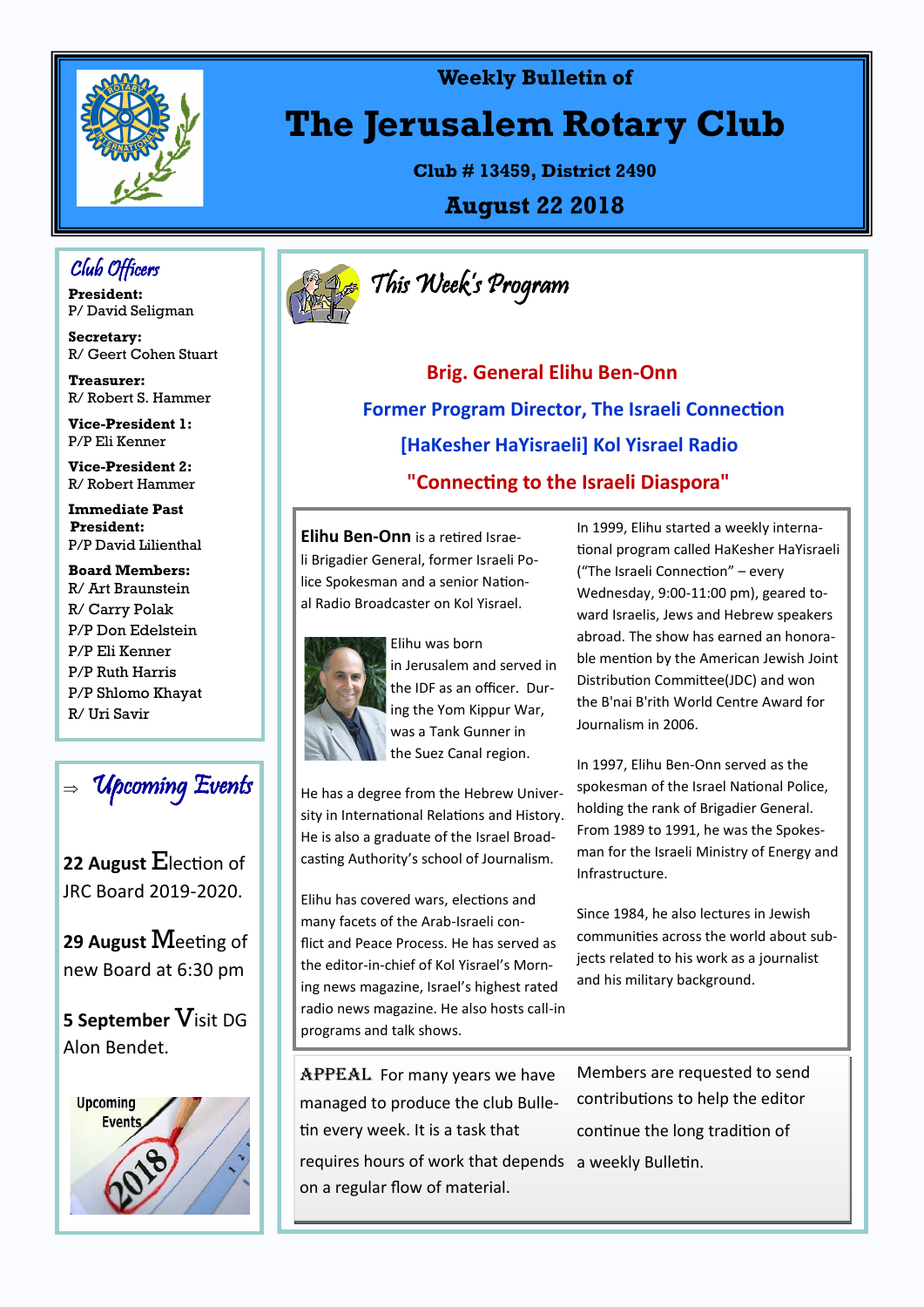### **The President's Corner**



Having tired of the shenanigans of local politics I switched channels to enjoy the ongoing reality show of US politics. I happened to hit a break in programming. The screen went black, a scuba diver emerged from dark waters, a light flicked on

and showed a group of boys huddling on a ledge, and the diver, in immaculate English tones, asked, "How many of you are there?" and a voice replied, "Thirteen." With typical British understatement came the response, "Brilliant!"

It was the start of a thank you from the Thai government to the many counties who had sent help to find and save the 12 soccer players and their coach who had got stuck in the flooded cave system in Chang Rai. The item ends showing the flags of all the nations who had contributed to the successful rescue and voiceover said, "We are all one world."

A wonderful sentiment but sadly hard reality tells us otherwise. From the horrific massacres in Rwanda and Srebernica that the late and lamented Kofi Anand who sadly died this week, said, that not enough had been done to stop those disasters, to the wretched Rohingya huddling in makeshift shelters in the monsoon in Bangladesh, the villagers fleeing the

volcano on Lombok island the people of Kerala who have suffered torrential rain and flooding that has destroyed their villages, one wonders what will be done to help. In this part of the world we look with concern at events in Syria, Iraq, Afghanistan, Yemen and Gaza and realise that all this is only part of the catalogue of misery.

"We are all one world?"

We are not governments who need to make the large scale interventions but as Rotarians we are obliged to do what we can. Polio Plus made governments sit up and take notice while the many projects worldwide alleviate problems on a more local scale. We dare not stand on the sidelines, flapping our hands and whining, "But what can we do?"

The lost boys in the cave hit our hearts. We could identify with them and their plight. Larger events that affect thousands or millions, are news items and the concern is in the head, an intellectual exercise. We need to be reminded that:

"We **ARE** all one world!!"

 **David Seligman President 2018-2019**

### FOUNDATION NEWS

Sadly there are no birthdays or anniversaries to celebrate this week. But as summer comes to an end, refresh your spirits with a donation to the Foundation. HERE'S HOW:

Take your name and give the number equivalent to each letter.

(In traditional Jewish mysticism this is called *gematria.*)

|                                                                                                            |  | н |    | D |  |     |    |                  | Н |  | N  |
|------------------------------------------------------------------------------------------------------------|--|---|----|---|--|-----|----|------------------|---|--|----|
| 25                                                                                                         |  | 8 | 21 | 4 |  |     |    | 15               | 8 |  | 14 |
| <b>Sub-Total</b><br>64                                                                                     |  |   |    |   |  |     | 45 | <b>Sub-Total</b> |   |  |    |
| <b>Grand Total</b>                                                                                         |  |   |    |   |  | 109 |    |                  |   |  |    |
| On your next special occasion, NIS 109 would be a lovely sum to donate to the Foundation. And so personal! |  |   |    |   |  |     |    |                  |   |  |    |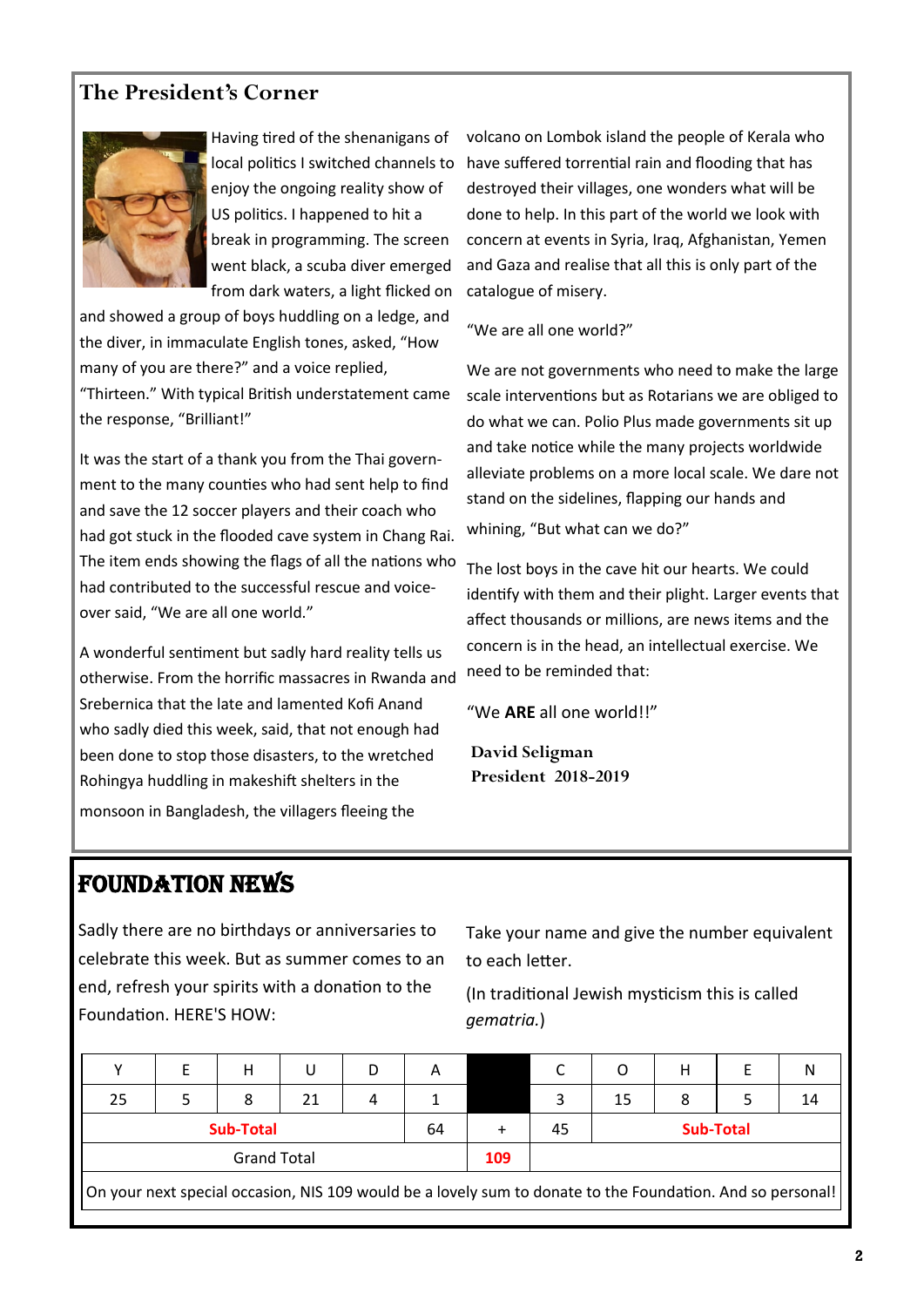# **International Toast SOUTH HADLEY ROTARY CLUB**

# **South Hadley, MA., USA**

Fascinating events happened during the forthcoming calendar week August 20 to 26, some with real consequences to the human species.

- On August 20, 1951 at the  $12<sup>th</sup>$ Venice Film Festival Akira Kurosawa won the Golden Lion for his movie 'Rashamon', a real great movie.
- On August 21, 1959 Hawaii became the 50<sup>th</sup> State of the USA
- On August 23, 1838 the 'Mount Holyoke Female Seminary' had its 1<sup>st</sup> graduating class, the seminary became Mount Holyoke College, one of the seven sisters (females only colleges) of which Wellesley College is probably the most famous.
- On August 24, 1991 Mikhail Gorbachev resigned as the head of the USSR Communist Party and consequently East and West had to be reorganized.

## **Toast to Rotary International**

- On August 25, 1958 Momofuku Ando marketed the first package of pre-cooked instant noodles. Now the basic food of students worldwide, especially in the Far East.
- On August 26, 1545 Pope Paul III named his son (!) Pierluigi Farnese as the 'Duke of Parma' in Italy. Those days when Popes had children were certainly different from today!

Our weekly 'International Toast' is to the Holyoke Rotary Club, South Hadley, MA. Women graduating from a seminary, in 1838 marked a milestone in gender equality. It later became a college and my daughter is a Mount Holyoke graduate.

Rotary Jakarta Selatan, the recipient of last week's toast, have sent their thanks and Rotarian greetings to our club.

### **Dieter Ziulkowski**